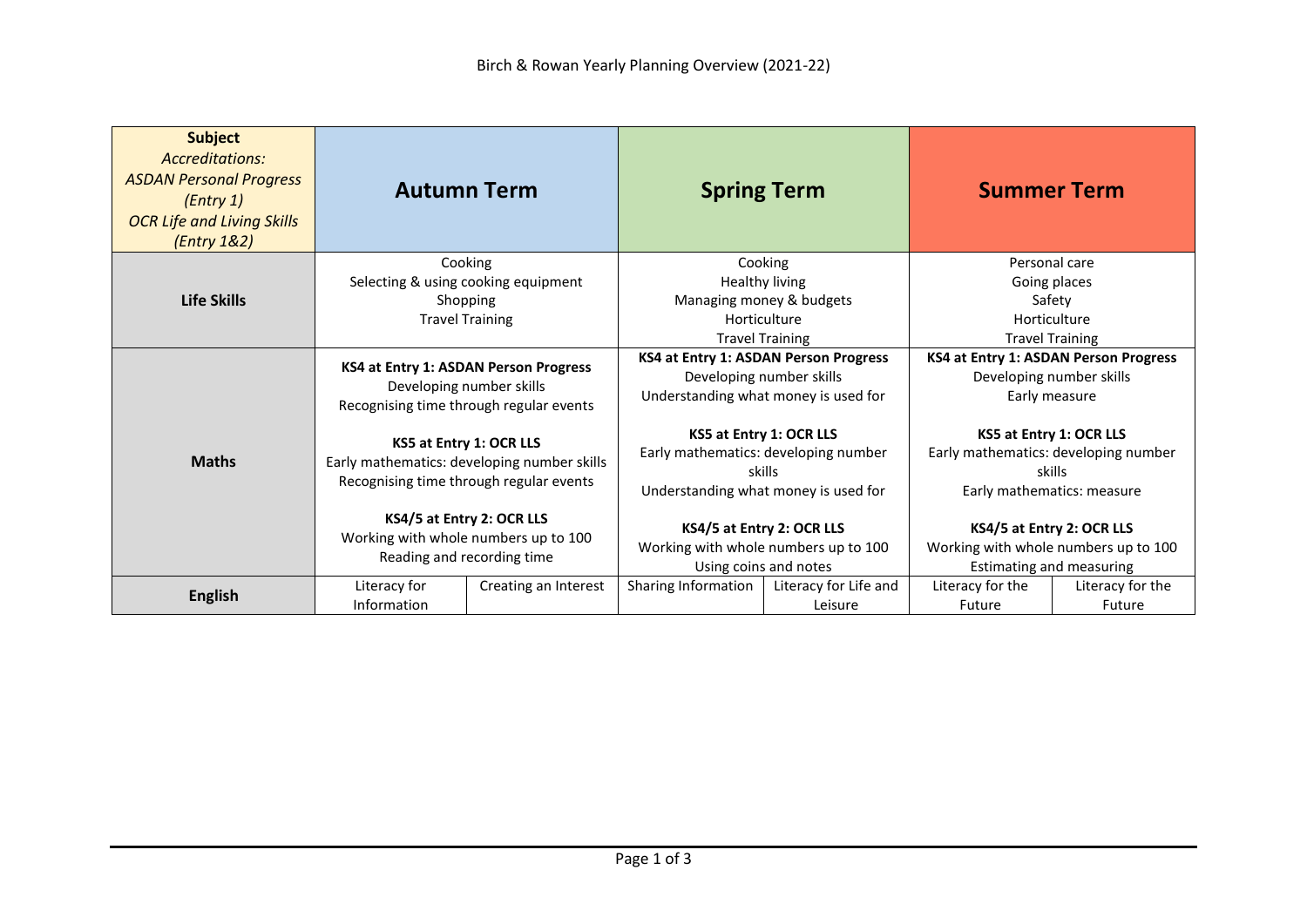| <b>Work Skills</b>                                                                         | <b>KS4: ASDAN Personal Progress (Entry 1)</b><br>To be aware of different methods of<br>applying for a job<br>To list different ways of applying for a job<br>KS5 OCR LLS (Entry 1 & 2)<br>Recognising work areas in the wider<br>community | <b>KS4: ASDAN Personal Progress (Entry 1)</b><br>Identify the information necessary to<br>complete a simple job application form<br>Complete a job application form<br>Recognise different job roles in the<br>community (NP)<br>KS5 OCR LLS (Entry 1 & 2)                                                                                            | <b>KS4: ASDAN Personal Progress (Entry 1)</b><br><b>Identify methods of communication</b><br>Choosing appropriate communication<br>methods for the workplace<br>Understand how to follow instructions<br>Follow a given set of instructions<br>Searching for job vacancies |
|--------------------------------------------------------------------------------------------|---------------------------------------------------------------------------------------------------------------------------------------------------------------------------------------------------------------------------------------------|-------------------------------------------------------------------------------------------------------------------------------------------------------------------------------------------------------------------------------------------------------------------------------------------------------------------------------------------------------|----------------------------------------------------------------------------------------------------------------------------------------------------------------------------------------------------------------------------------------------------------------------------|
|                                                                                            | What we mean by the word role and work<br>Identify how own interests fit the selected<br>work role                                                                                                                                          | Names and roles of jobs in the community<br>How we can work in the work place safely                                                                                                                                                                                                                                                                  | KS5 OCR LLS (Entry 1 & 2)<br>List different ways of applying for a job<br>Identify the information necessary to<br>complete a job application form                                                                                                                         |
| <b>Creativity</b>                                                                          | <b>World Music - Blues music</b><br>Focus on 12 bar blues, improvisation, blues<br>songs, syncopation.                                                                                                                                      | <b>KS4: ASDAN Personal Progress (Entry 1)</b><br><b>Engaging in new creative activities</b><br><b>KS5 OCR LLS (Entry 1)</b><br><b>Engaging in new creative activities</b><br><b>Keyboard skills / Musical Futures</b><br>Carousel of trying different instruments<br>and using these to arrange a popular piece<br>of music and performing as a band. | <b>Film Music</b><br>An exploration of how music can convey<br>ideas and enhance visual images, and an<br>investigation into how music can create<br>an effect and how various musical devices<br>can convey a message.                                                    |
| <b>Business Enterprise</b>                                                                 | Selecting and planning a mini-enterprise to<br>be involved in.<br>Look at costings and potential profits and<br>losses.<br>Make items, advertise and promote.<br>Christmas event.<br>Evaluate.                                              | Planning - events for next 3 months.<br>Research and costings.<br>Purchase resources and start to make.<br>Advertise and promote.<br>Evaluate.                                                                                                                                                                                                        | Planning summer term events.<br>Research and costings.<br>Purchase resources and start to make.<br>Advertise and promote.<br>Evaluate.<br><b>Reward with profits!</b>                                                                                                      |
| <b>PE</b><br>(Offsite: Birch at<br>Northgate Arena<br>Rowan at Frodsham<br>Leisure Centre) | Football/Handball<br>Positional play.<br>Defending one to one and zonal.<br>Range of passing correct techniques.                                                                                                                            | Tennis/Badminton<br>Strokes: forehand, backhand and lob.<br>Striking, directing and aiming.<br>Match-play doubles.                                                                                                                                                                                                                                    | Cricket/Basketball<br>Cricket skills: batting, bowling, throwing,<br>aiming and fielding.<br>Passing, attack and defend,<br>1 v 1 progress to 2 v 2, gameplay.<br>Teamwork, communication.                                                                                 |
| <b>PHSCE</b><br>(Jigsaw programme)                                                         | <b>BM</b> (Being Me in My World)<br>Who am I and how do I fit?                                                                                                                                                                              | DG (Dreams and Goals)                                                                                                                                                                                                                                                                                                                                 | <b>RL</b> (Relationships)<br>Building positive, healthy relationships.                                                                                                                                                                                                     |